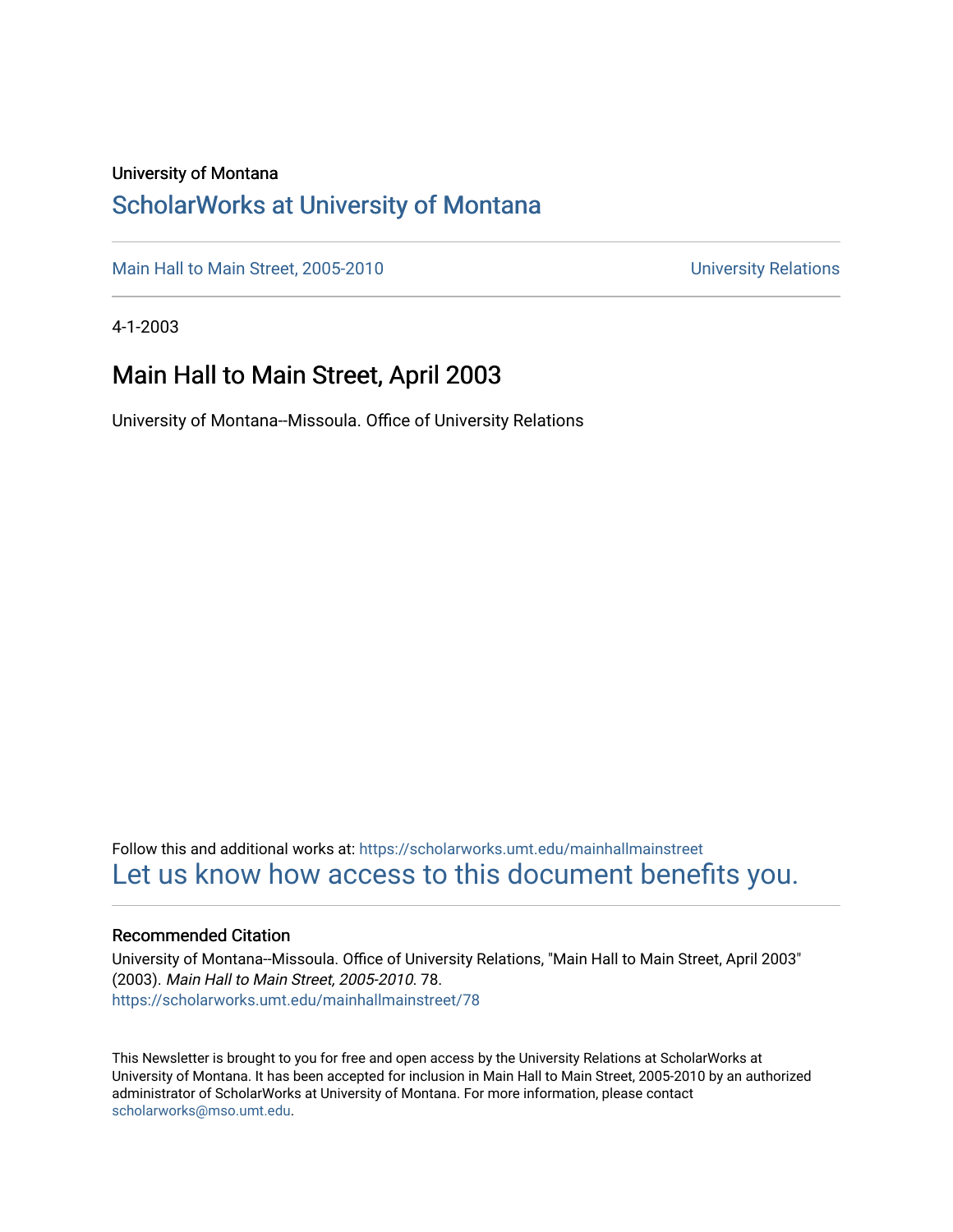Page 1 of 1

 $2003$  $U.9, no.4$ 

# **Main Hair Main St.** Connect ing Campus and Community

#### **Main Hall to Main St.: Home <sup>|</sup> Archive UM: Home <sup>|</sup> Search <sup>|</sup> A-Z Index**

**April 2003**

#### **In this issue:**

Egg hunters hit campus April 19

Missoula fourth-grade teacher wins UM's Shreeve Award

Friends of the Library banquet honors two Montana writers

UM to host HeartWalk

Bear Briefs

University offers Educators' Career Fair May 4-5



# **Egg hunters hit campus April 19**

The University of Montana-Missoula Oval is the place to be Easter weekend for one of the best egg hunts in the nation.

*Read the rest of this story ...*



HOME <sup>|</sup> ARCHIVES <sup>|</sup> CAMPUS CALENDAR <sup>|</sup> CURRENT NEWS RELEASES



Main Hall to Main Street is published by University Relations at The University of Montana-Missoula. Send questions, comments or suggestions to Cary Shimek, editor, 330 Brantly Hall, Missoula, 59812, or call 243-5914. Photos are by Todd Goodrich, unless otherwise stated. Brenda Dav. Rita Munzenrider and Patia Stephens are contributing editors and writers. Web design is by Patia Stephens.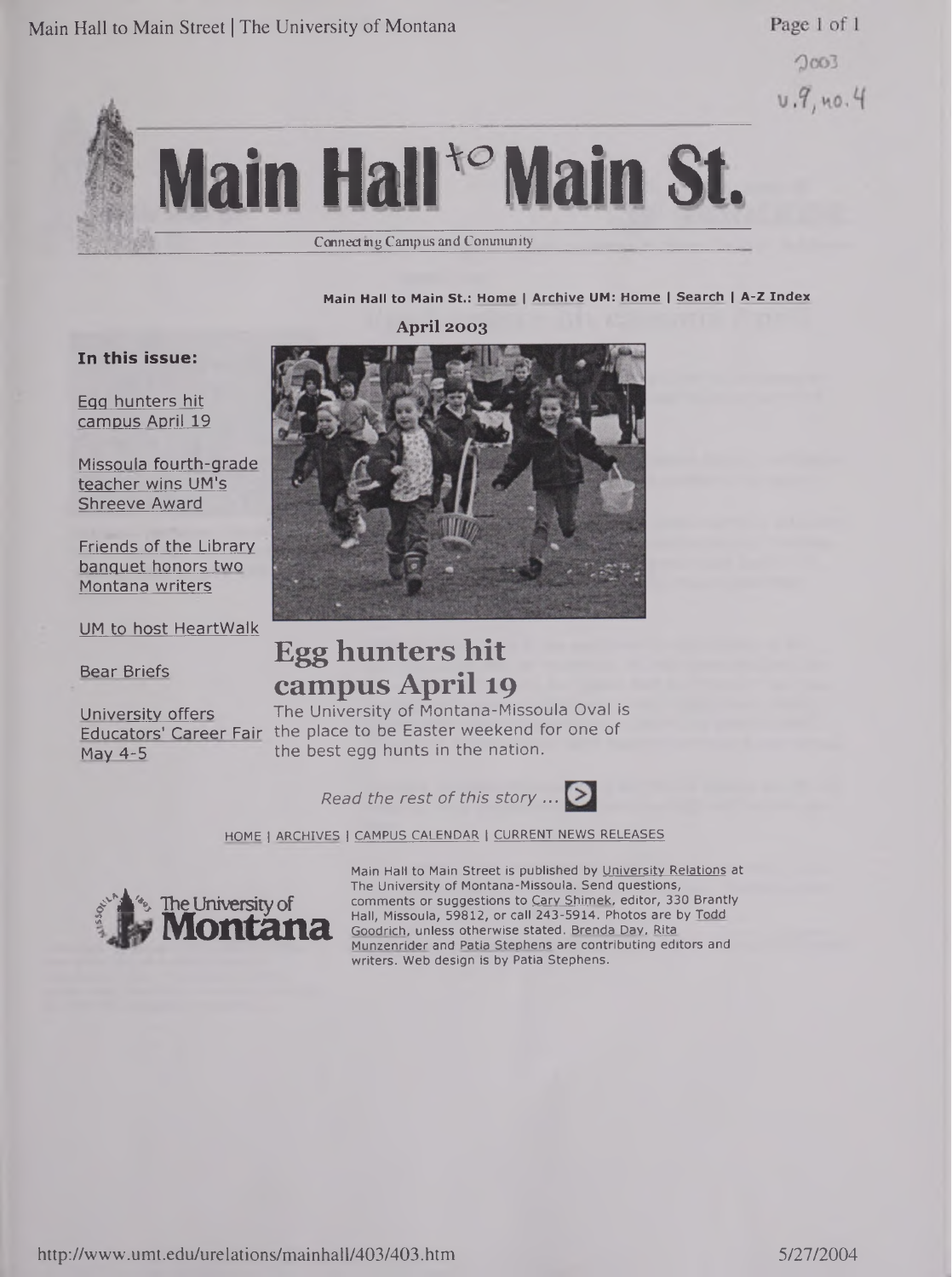

**Main Hall**  $\infty$ Main St.



**Human vacuum cleaners: Kids race for the candy during last year's UM egg hunt.**

*University Relations <sup>|</sup> Cary Shimek, Editor The University of Montana-Missoula 32 Campus Drive <sup>|</sup> Missoula, MT 59812 phone (406) 243-2522 <sup>|</sup> fax (406) 243-4520 © 2004 The University of Montana*



**Main Hall to Main St.: Home <sup>|</sup> Archive UM: Home <sup>|</sup> Search <sup>|</sup> A-Z Index**

**April 2003**

## **Egg hunters hit campus April 19**

The University of Montana-Missoula Oval is the place to be Easter weekend for one of the best egg hunts in the nation.

The free egg hunt, hosted by the Easter Bunny, will begin at 1 p.m. Saturday, April 19, in the center of campus.

Last year's Easter Eggstravaganza drew national attention when USA Today ranked the UM event as one of the top 10 egg hunts in the country. The newspaper listed UM third, behind egg hunts at the White House and New York's Central Park.

Children ages 0 to 9 are welcome to participate in the fun. The Oval will be sectioned off into four age groups: 0-3 years, 4-5 years, 6-7 years and 8-9 years. The egg hunters will receive age-appropriate candy and prizes. New to this year's Eggstravaganza will be special gold, silver and maroon eggs with top prizes in each age group.

Student athletes representing all Grizzly sports will be on hand to help youngsters fill their baskets with candy and toys.

The egg hunt is sponsored by UM, Southgate Mall, KECI-TV, A Carousel for Missoula, KMSO Radio, The Bookstore at UM and the Missoulian.

**Main Hall to Main St.: Home <sup>|</sup> Archive UM: Home <sup>|</sup> Search <sup>|</sup> A-Z Index**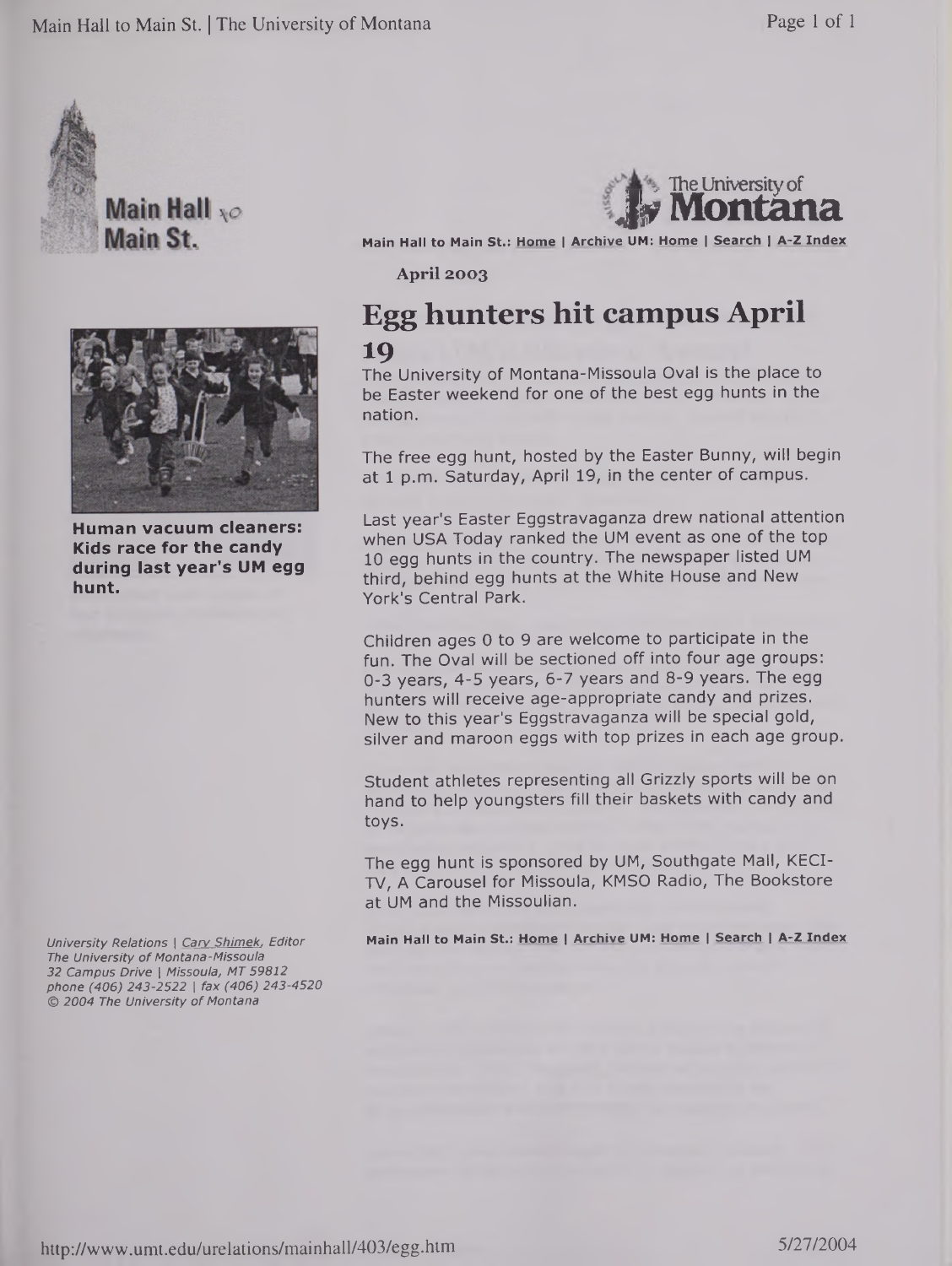



**Sue Rowe with some of her Hellgate Elementary students.**



**Main Hall to Main St.: Home <sup>|</sup> Archive UM: Home <sup>|</sup> Search <sup>|</sup> A-Z Index**

**April 2003 •**

# **Missoula fourth-grade teacher wins UM's Shreeve Award**

When Sue Rowe was summoned to the principal's office at Misssoula's Hellgate Elementary School the day before Spring Break, the fourth-grade teacher figured she had done something wrong.

"From the look on (Principal Bruce Whitehead's) face, I thought I was in trouble," Rowe said.

Instead, Whitehead informed Rowe that she was the 2003 recipient of UM's prestigious Maryfrances Shreeve Award - - presented annually to an outstanding Montana educator.

"When he told me, I was completely shocked," Rowe said.

But those who know the 20-year teaching veteran were not the least bit shocked that she was selected for the award -- named in honor of Shreeve, a longtime Montana teacher.

"Sue was doing technology in the classroom before technology was cool," said Whitehead, who has served as Hellgate's principal for 22 years. "What makes Sue special is the way she collaborates with other staff members in developing programs. . We have an extraordinary staff here and she's a fine example of our staff."

Rowe's students feel the same way as Whitehead. "She's a really intelligent teacher. She's not too strict, but she's kind of strict," said 10-year-old Morgan Braby. "And she's a really cool teacher who lets kids do work at whatever level they need to."

Rowe, a UM graduate who earned a bachelor's degree in elementary education in 1982 and a master's degree in education in 1989, has spent her entire teaching career at Hellgate Elementary -- a K-8 school known for its progressiveness and cutting-edge technology programs.

As a child, Rowe vowed never to become a teacher -- the profession taken up by her mother, stepfather and sister.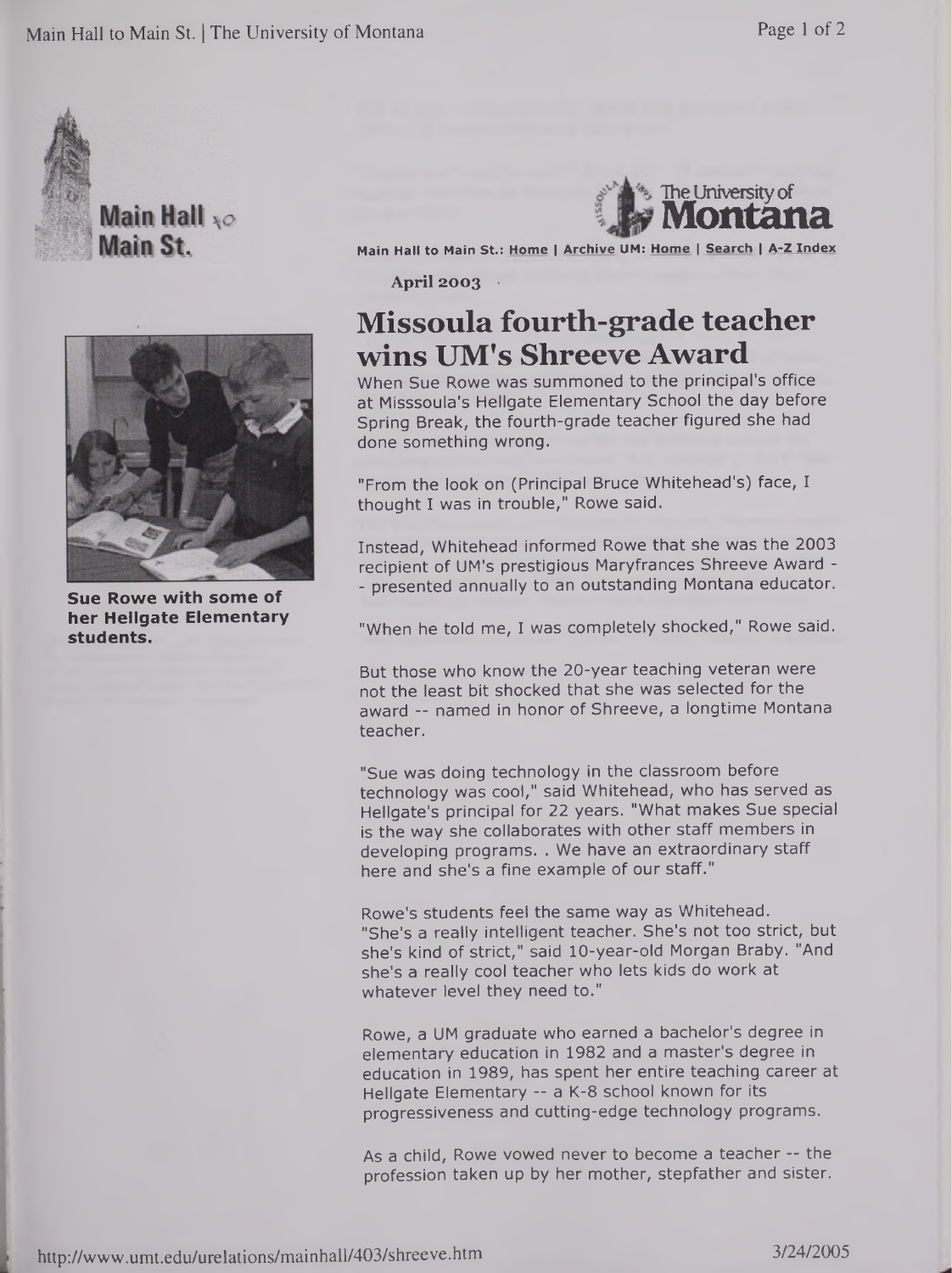



*The University of Montana-Missoula 32 Campus Drive <sup>|</sup> Missoula, MT 59812 phone (406) 243-2522 <sup>|</sup> fax (406) 243-4520 © 2004 The University of Montana*

But all that changed at UM, where she started in social work, but soon switched to education.

"Social work was too sad," Rowe said. "I realized teaching was for me after all because I really like kids and I like to be animated."

After six years of teaching first grade and another 14 in fourth grade, Rowe said she has no regrets about her career choice.

"I love this school. It's a great school to work in," she said. "We really can teach in our own manner. We follow the curriculum and teach what's required. But we can do it in our own style."

Rowe, who was a runner-up for the Shreeve award the past two years, will be honored at a banquet in April. She also will receive a \$3,000 cash prize.

But while the cash and recognition are nice, Rowe is quick to state that the real reward in teaching comes from the kids she spends time with every day. "I really enjoy the kids. They are a riot. They smile at you and make you feel really important. That's what I like about teaching."

University Relations | Cary Shimek, Editor Main Hall to Main St.: Home | Archive UM: Home | Search | A-Z Index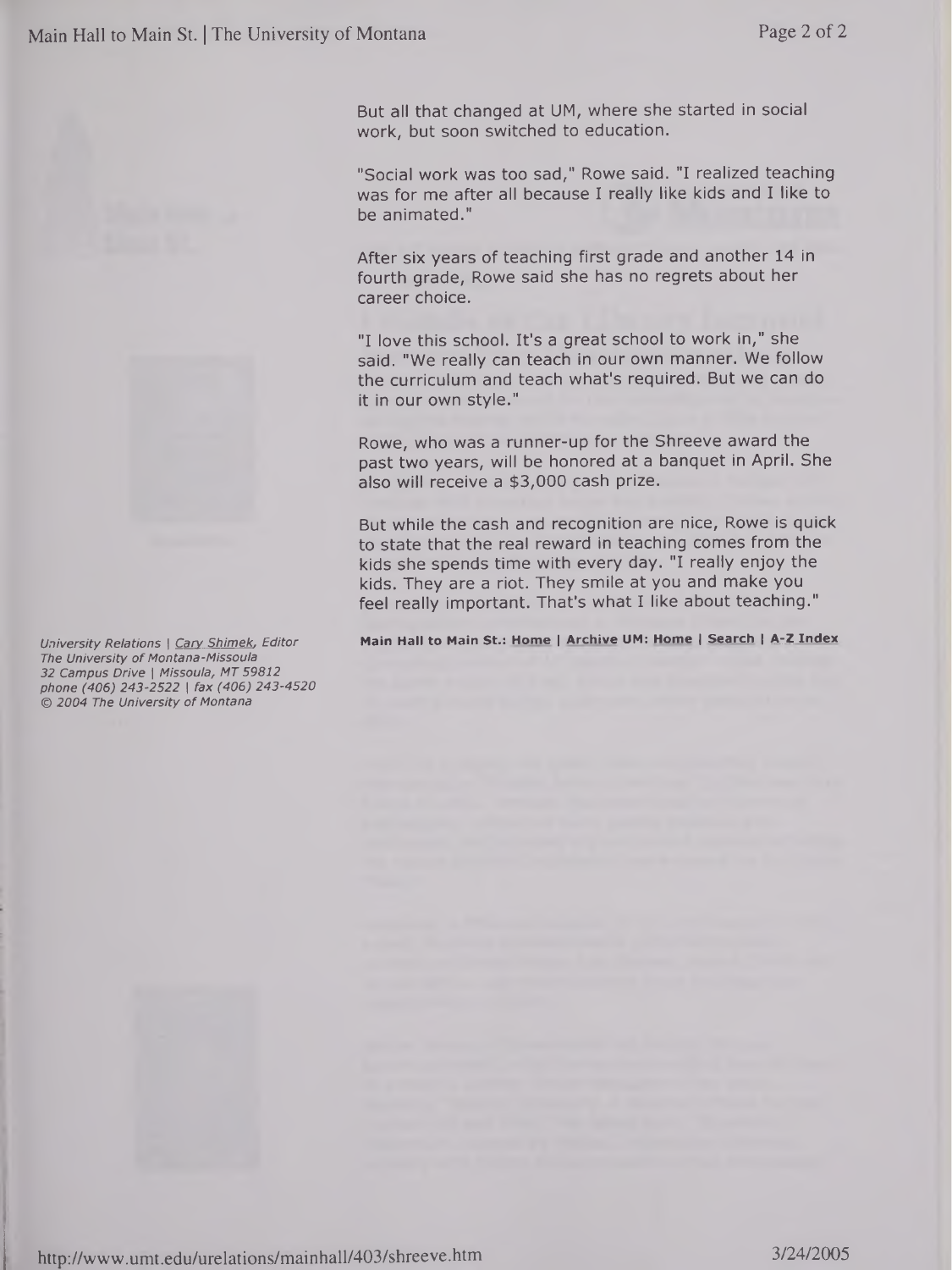

Main Hall \*o Main St.



**Goedicke**





**Main Hall to Main St.: Home <sup>|</sup> Archive UM: Home <sup>|</sup> Search <sup>|</sup> A-Z Index**

**April 2003**

# **Friends ofthe Library banquet honors two Montana writers**

Prominent Montana writers Patricia Goedicke and Janine Benyus will be honored for their contributions to literature during the Friends of the Mansfield Library 40th Annual Spring Banquet on Wednesday, April 16.

The UM event starts at 6 p.m. at Missoula's Holiday Inn Parkside with a no-host social and exhibits. Dinner will be served at 7 p.m. Banquet tickets are \$25 at the door. For more information, call Jerri Balsam at (406) 243-6800 or e-mail her at [jerri@selway.umt.edu](mailto:jerri@selway.umt.edu).

Goedicke will receive the H.G. Merriam Award for Distinguished Contributions to Montana Literature. An English professor in UM's creative writing program, Goedicke is author of 12 books of poetry — most recently "As Earth Begins to End," which was listed among the top 10 poetry books by the American Library Association in 2000.

Her "The Tongues We Speak: New and Selected Poems" was named a "Notable Book of the Year" by The New York Times in 1990. She also has contributed to numerous anthologies, conducted many poetry readings and workshops, and received a great deal of awards, including the recent \$3,000 Chad Walsh Poetry Award for her poem "Hole."

Goedicke, a Missoula resident, is the 25th recipient of the award. Previous winners include such distinguished authors as Richard Hugo, A.B. Guthrie, Annick Smith and James Welch. Last year's winners were Rick Bass and Joseph Kinsey Howard.

Janine Benyus of Stevensville will receive the Lud Browman Award, which honors outstanding contributions to scientific writing. She is the author of six books, including "Beastly Behaviors: A Watcher's Guide to How Animals Act and Why." Her latest book, "Biomimicry: Innovation Inspired by Nature," introduces scientists working with nature-based innovations that will change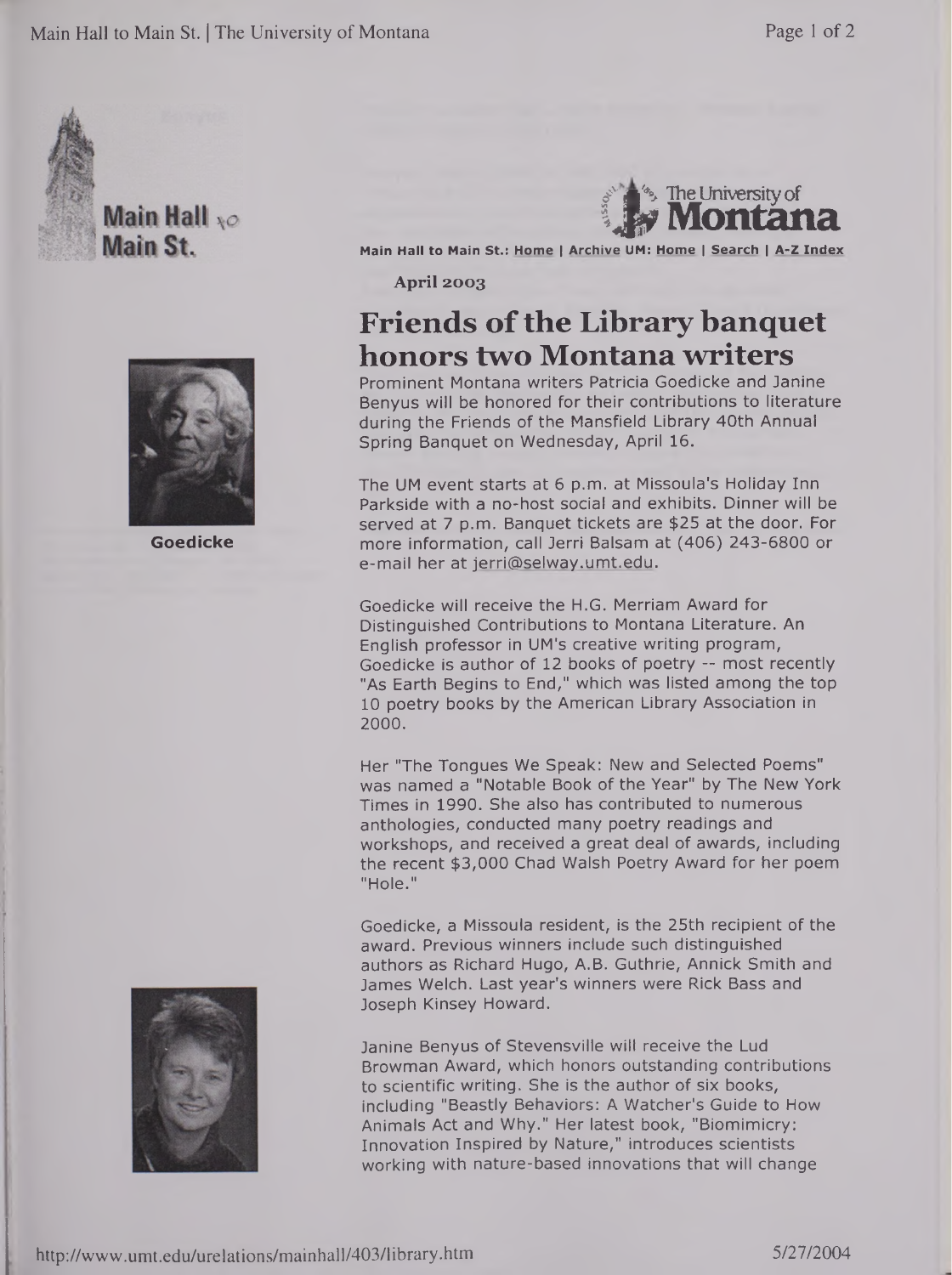**Benyus**

*University Relations <sup>|</sup> Cary Shimek. Editor The University of Montana-Missoula 32 Campus Drive <sup>|</sup> Missoula, MT 59812 phone (406) 243-2522 <sup>|</sup> fax (406) 243-4520 © 2004 The University of Montana*

the way we grow food, make materials, harness energy, conduct business and more.

Benyus, who lectures at UM, said she works as a "biologist at the design table," helping designers, engineers and business leaders learn from life's genius. Her next book will explore home as habitat, taking a biological look at human habitat selection, nest building and "What makes us feel at home?" Previous Lud Browman Award winners include John Craighead, Jack Horner, Dorothy Patent, David Quammen and Dick Manning.

The banquet raises money for The Friends of the Library, an organization that works to ensure up-to-date library holdings for students, researchers and the general public. The group promotes the library; supports temporary library staffing needs; and encourages the donation of books, manuscripts, photographs and other materials to UM.

**Main Hall to Main St.: Home <sup>|</sup> Archive UM: Home <sup>|</sup> Search <sup>|</sup> A-Z Index**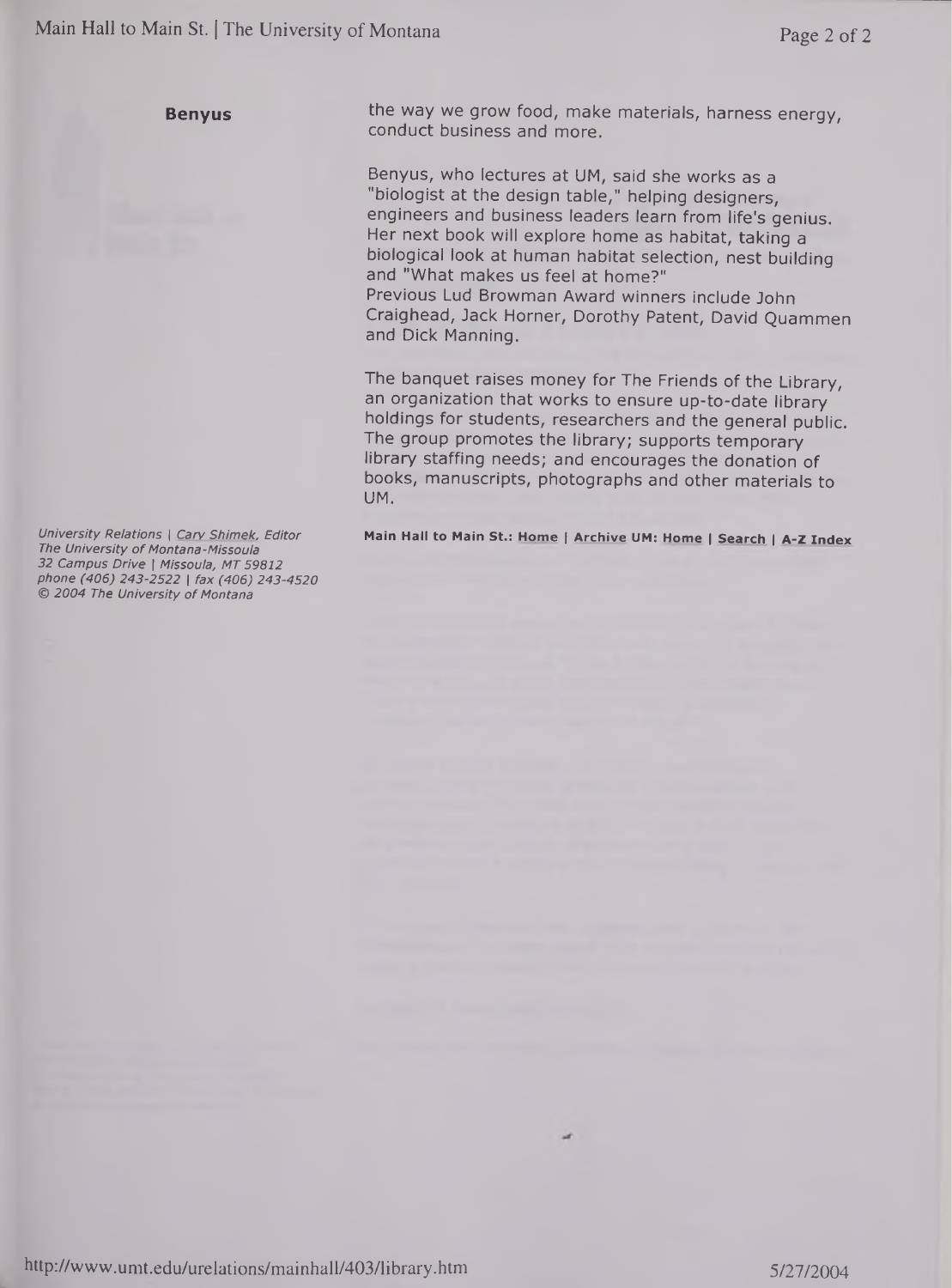

Main Hall \*o Main St.



**Main Hall to Main St.: Home <sup>|</sup> Archive UM: Home <sup>|</sup> Search <sup>|</sup> A-Z Index**

**April 2003**

## **UM to host HeartWalk**

For the third year running, the UM campus will be the site of the Missoula HeartWalk.

The annual American Heart Association walk, which aims to raise money and awareness to fight heart disease and stroke, begins at 8 a.m. Saturday, Sept. 20, on the Mansfield Mall. This year's goal is to raise \$125,000 in the local community. Last year's walk raised more than \$90,000 to fund research and education.

Each year the number of walkers grows, and HeartWalk organizers are hoping the trend continues.

"Most of us know someone -- a family member, a friend or colleague — whose life has been lost to or changed by heart disease or stroke," said Kimberly Roth, Southgate Mall marketing director and the 2003 HeartWalk chair. "That's what motivates me and other community members to be involved with this effort."

For more than a decade, UM faculty and graduate students have received grants for heart disease and stroke research from the AHA. UM President George Dennison said the University is involved in the HeartWalk as a way to give back to the community and to call attention to the cutting-edge research being conducted by UM scientists.

In the past, Dennison has spearheaded a team of UM administrators to raise more than \$3,000. He and his wife Jane, a heart disease survivor, lead each year's walk.

To find out more, call 542-1025.

**Main Hall to Main St.: Home <sup>|</sup> Archive UM: Home <sup>|</sup> Search <sup>|</sup> A-Z Index**

*University Relations <sup>|</sup> Cary Shimek, Editor The University ofMontana-Missoula 32 Campus Drive <sup>|</sup> Missoula, MT 59812 phone (406) 243-2522 <sup>|</sup> fax (406) 243-4520 © 2004 The University of Montana*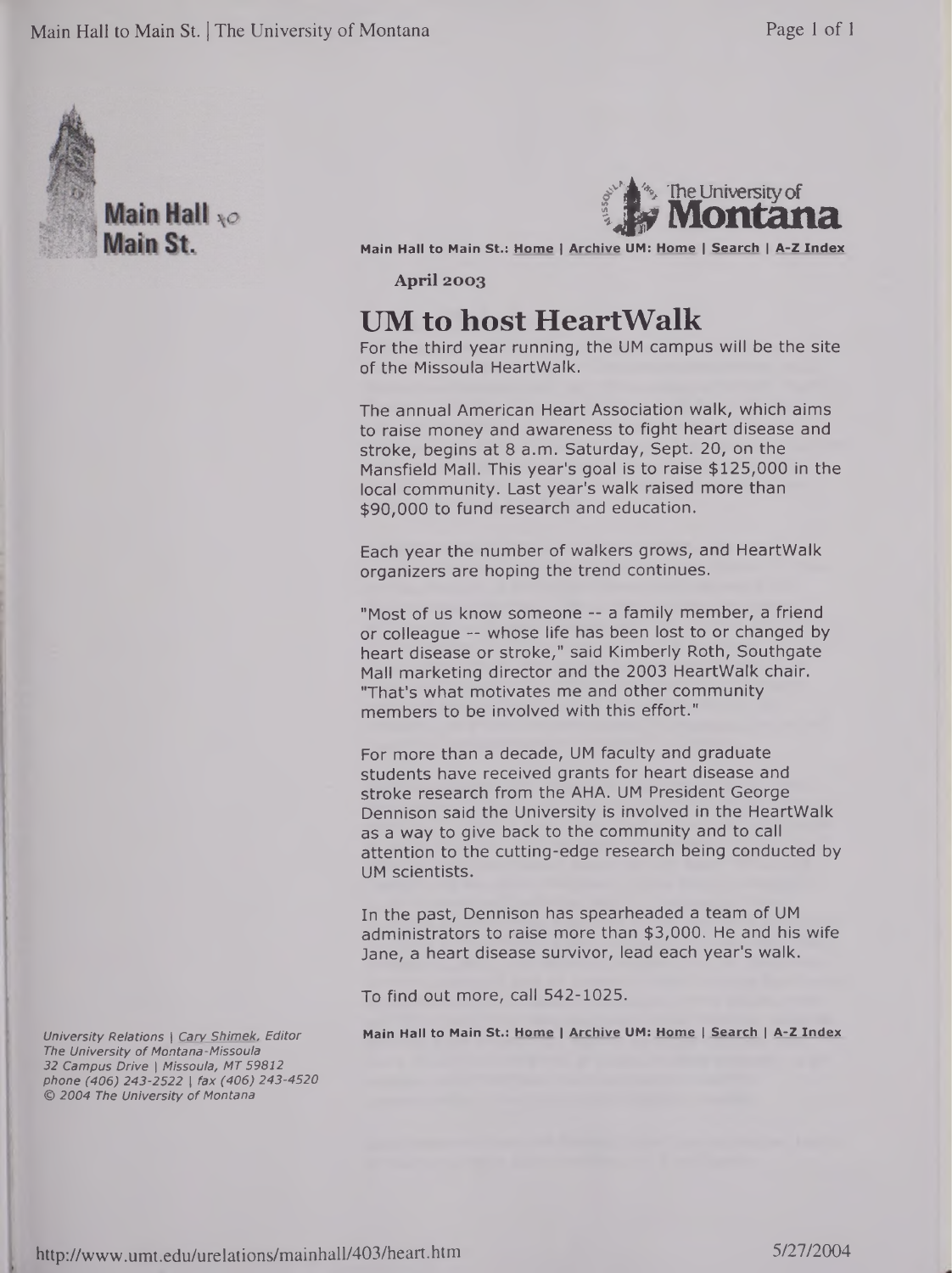

Main Hall  $_{\chi O}$ Main St.

**The University of** 

**Main Hall to Main St.: Home <sup>|</sup> Archive UM: Home <sup>|</sup> Search <sup>|</sup> A-Z Index**

**April 2003**

## **Bear Briefs**

**Job Juncture-The** Office of Career Services hopes to match students looking for full-time summer work with Missoula employers on- and off-campus at its first Spring Student Job Fair. The event will be held from 10 a.m. to 3 p.m. on Thursday, April 17, in the University Center Ballroom and is free to employers and students. Employer parking, as well as reserved tables, snacks and setup assistance will be provided. For more information, call Valerie Marsh at 243-5460.

**A Special Event-UM** will be the primary site of the Special Olympics Montana State Summer Games on May 21-23. Roughly 3,000 Olympians, coaches and their families are expected to flood Missoula for the games, along with hundreds of volunteers. The theme this year is "Discover the Joy." Missoula will host the games the next three years. Many people and businesses donate their time and resources to make these heartwarming and inspiring games a success. If you would like to get involved, go online to [www.specialolympicsmt.org](http://www.specialolympicsmt.org) or call Special Olympics Montana at (800) 242-6876.

**Author Honors-The** Mountains and Plains Booksellers Association honored two members of UM's English faculty with 2003 regional book awards at a banquet last month in Santa Fe, N.M. Adjunct Assistant Professor Judy Blunt won the adult nonfiction award for her book "Breaking Clean," and Assistant Professor Debra Magpie Earling's book "Perma Red" won the adult fiction prize. They received a \$500 prize, and their books will be featured on the back of the MPBA regional catalog, Reading the West. "Breaking Clean" is a series of essays that tell the story of Blunt's coming of age on a remote ranch on the harsh and beautiful prairies of eastern Montana in the 1950s, '60s and '70s, and the wrenching separation from the only life she had ever known. In "Perma Red" Earling tells the story of Louise White Elk, a young woman growing up in perilous circumstances on a reservation and the consequences of her often contradictory desires.

Law Leader-President George Bush has nominated Harry A. Haines to be a judge on the U.S. Tax Court in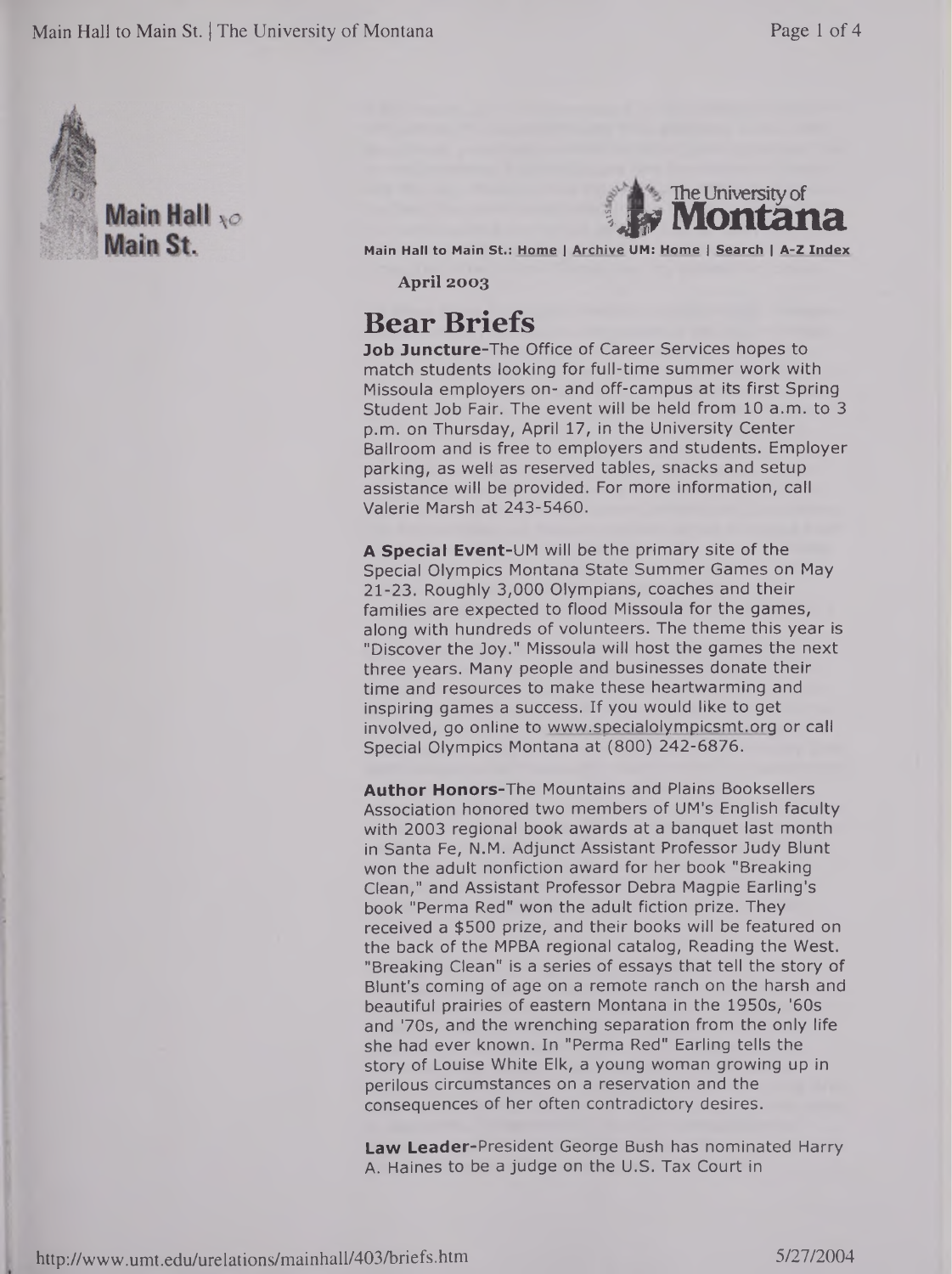Washington, D.C. Haines earned his law degree from the UM School of Law in 1964 and has remained active with the school, previously serving as an adjunct professor. He is now a partner in the Missoula law firm Worden Thane and Haines, where he has worked since 1966. Haines is the first Montanan nominated to the federal tax court. If his nomination is confirmed by the U.S. Senate, Haines will be one of about 19 judges that travel a circuit throughout the United States hearing federal tax cases.

**All That Jazz-Top** jazz clarinetist and part-time Montana resident Buddy DeFranco will celebrate his 80th birthday at the UM jazz festival named in his honor. The Buddy DeFranco Jazz Festival takes place on campus Friday and Saturday, April 25-26, with 7:30 p.m. concerts planned each evening. The concerts will feature a stellar lineup of jazz musicians, accompanied by local favorites the All-Star Jazz Trio and UM Jazz Band I. On Friday, DeFranco will welcome old friends and fellow jazz masters Butch Miles on drums, Bill Watrous on trombone, Joe Cohn on guitar and Fabrice Zammarchi on clarinet and saxophone. The festival also will feature daytime clinics for more than 500 students from across the region. For concert tickets, call TIC-It-E-Z at (406) 243-4051 in Missoula or (888) 666-8262. More information is available online at [www.umt.edu/defrancojazz](http://www.umt.edu/defrancojazz) or by calling (406) 243-5071.

**Leadership Quality-Dawn** Payne, a student at UM's College of Technology, has been awarded the fall 2002 Outstanding Student Leader Award from the UM Center for Leadership Development. Payne lives in Missoula and is earning an associate of arts degree. She was one of a dozen outstanding students nominated by UM faculty and staff members for the award, which honors a student who exhibits strong ethics, creative leadership and outstanding service to the University community. She was selected for developing a COT leadership organization and working closely with the Associated Students of UM, the University's student government organization. Payne received a tuition waiver for spring semester, and her name will be engraved on a plaque in UM's University Center.

**Spring Art-Two** spring exhibits at UM-Missoula will showcase 19th century Japanese prints and contemporary works by a Montana artist. "Geisha, Good Wives and Bad Wives" will be shown in the Paxson Gallery and "Dana Boussard: A Celebration" in the Meloy Gallery through Saturday, May 10. Both galleries are in the Montana Museum of Art and Culture, located in the Performing Arts and Radio/Television Center. The shows are free and open to the public. In her exhibit, Boussard presents new works on paper and textile that explore recurring themes familiar to western Montanans, particularly the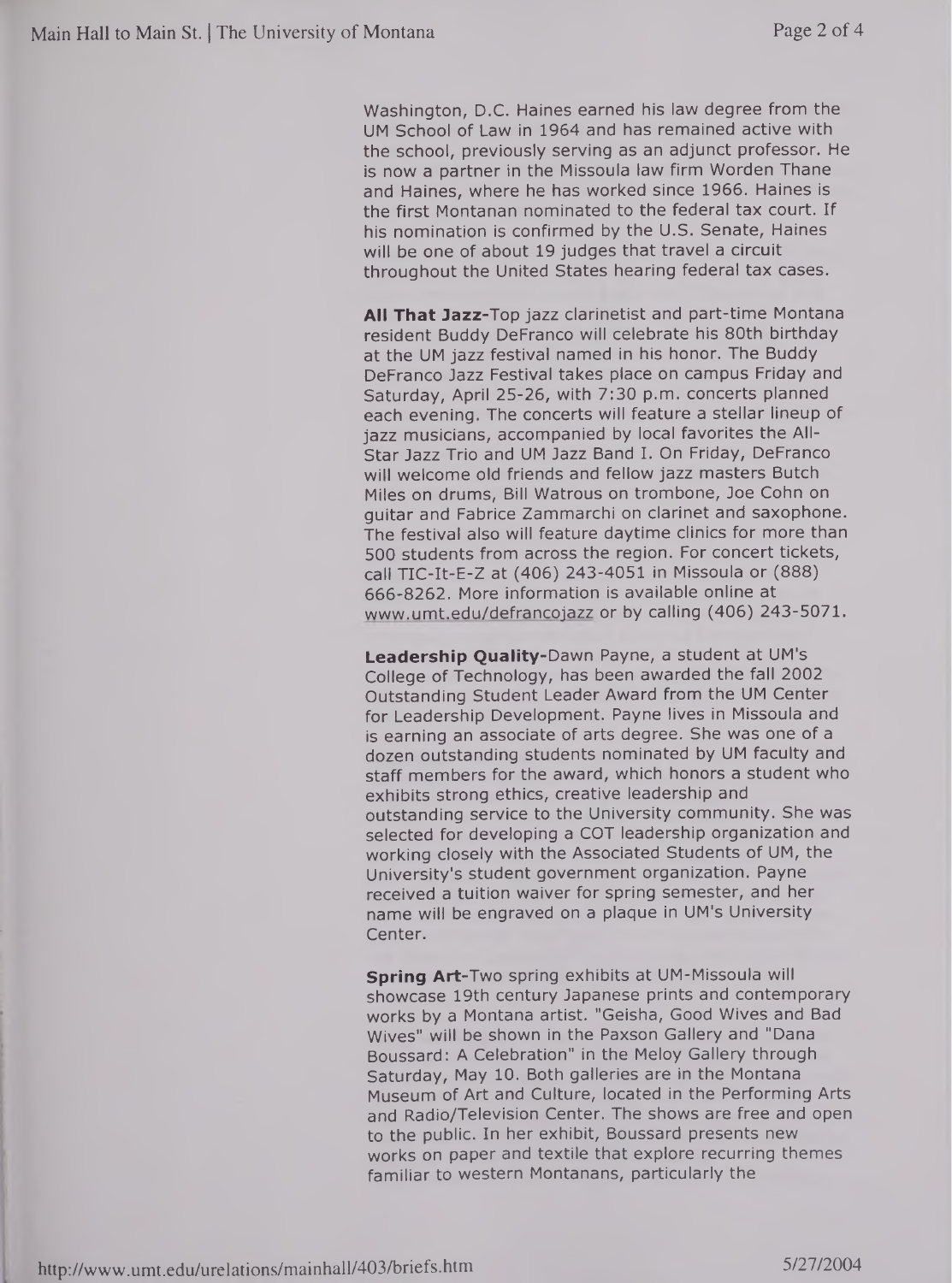relationship of people to animals and the land. In "Geisha, Good Wives and Bad Wives," David Earhart, MMAC's director of programs and publications, explores the interconnections of woodblock-printed artwork and books in depicting the ideal of female beauty as Japan confronts modernization in the 19th century.

**Lewis and Clark Art-UM's** Montana Museum of Art and Culture will mark the beginning of the Lewis and Clark bicentennial with two related exhibits, "Centennial and Bicentennial: Lewis and Clark in Perspective." The exhibits open May 16 and run through Sept. 6, with an opening reception set for May 28 in conjunction with UM's "Confluence of Cultures" conference, which will offer American Indian perspectives on Lewis and Clark. The exhibits will feature western artists who have depicted the Corps of Discovery, including Edgar Paxson and his "Sacagawea" and Ralph DeCamp and his "Gates of the Mountain." Contemporary artists will offer perspectives often tinged with humor and irony.

**Campus Construction-A** portion of UM's Campus Drive will be closed to through traffic for the next five months during construction of the new north-end seats in Washington-Grizzly Stadium. Vehicle traffic on the UM thoroughfare will be blocked off between the stadium's northeast corner by the labor shop and the northwest corner near the parking compound. Signs will direct vehicle traffic away from the road closure. The closure is effective until Sept. 1, while an additional 4,000 stadium seats are under construction.

**Mansfield** Manager-Administrator C. Wesley Snyder has been named interim director of UM's Maureen and Mike Mansfield Center. President George Dennison said a national search is in progress for a permanent director of the Mansfield Center, and one should be in place by July 1. The Mansfield Center provides courses, seminars, public lectures, conferences and cultural events regarding Asian studies and ethics in public affairs. Snyder joined UM in 1998 as an education professor and later became associate dean of development and applied research for the School of Continuing Education. He previously served as interim director of UM's Office of International Programs.

**Bargain Bricks-Be** a part of UM history and support its future with a Centennial Circle Brick. The bricks encircle the grizzly bear statue on the Oval and are engraved with names of special people like you, current or future UM students, family members, friends or anyone else you would like to honor. If you place your \$150 brick order by April 25, your brick will be on the Oval by Commencement. Your money will help fund University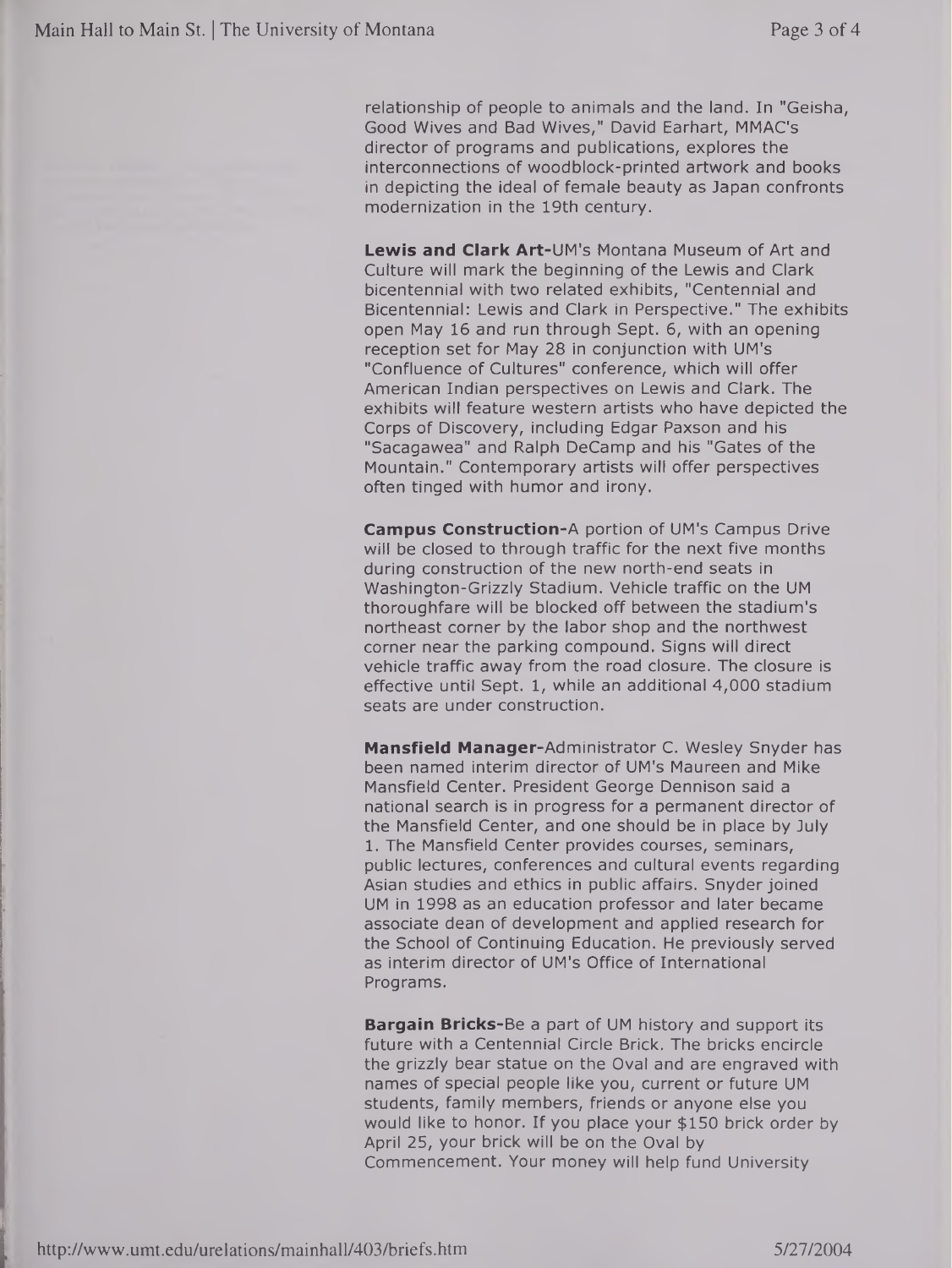promotional projects. Call University Relations at 243- 4520 for more information or to place an order.

University Relations | Cary Shimek, Editor Main Hall to Main St.: Home | Archive UM: Home | Search | A-Z Index

*The University of Montana-Missoula 32 Campus Drive <sup>|</sup> Missoula, MT 59812 phone (406) 243-2522 <sup>|</sup> fax (406) 243-4520 © 2004 The University of Montana*